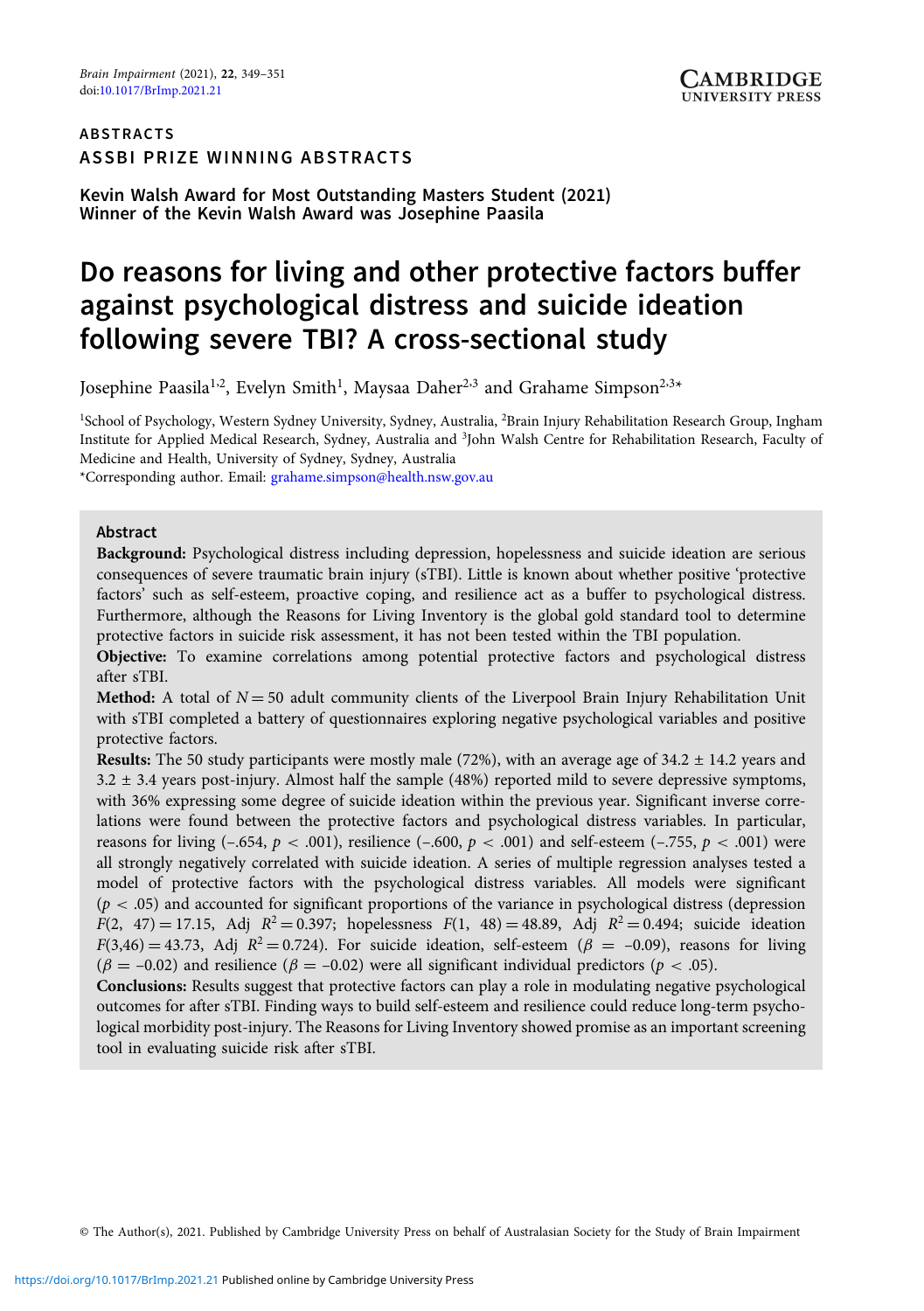Luria Award for Most Outstanding Doctoral Student (2021) The Winner of the Luria Award was Amelia Hicks

# Does ongoing cognitive decline occur decades after a moderate to severe traumatic brain injury? A prospective controlled study

Amelia J. Hicks<sup>1\*</sup>, Gershon Spitz<sup>1</sup>, Christopher Rowe<sup>2</sup>, Caroline Roberts<sup>1</sup>, Dean McKenzie<sup>3</sup> and Jennie Ponsford<sup>1</sup>

<sup>1</sup>Monash-Epworth Rehabilitation Research Centre, Turner Institute for Brain and Mental Health, School of Psychological Sciences, Monash University, Melbourne, Australia, <sup>2</sup>Department of Molecular Imaging and Therapy, Austin Health, Heidelberg and Florey Department of Neuroscience and Mental Health, University of Melbourne, Parkville, Australia and 3 Research Development and Governance Unit, Epworth HealthCare Melbourne, Australia and Department of Epidemiology and Preventive Medicine, Monash University, Melbourne, Australia \*Corresponding author. Email: [amelia.hicks@monash.edu](mailto:amelia.hicks@monash.edu)

### Abstract

Background and Objectives: This prospective controlled study examined long-term trajectories of neuropsychological performance in individuals with traumatic brain injury (TBI) compared to healthy controls, and the impact of IQ, age at injury, time since injury, and injury severity on change over time.

Method: Fifty-three individuals with moderate to severe TBI (60.37% male; M 59.77 years), and 26 controls (53.85% female; M 63.96 years) were recruited and studied prospectively (M 12.72 years between assessments). Participants completed measures of premorbid IQ (Weschler Test of Adult Reading), processing speed (Digit Symbol Coding Test), memory (Rey Auditory Verbal Learning Test) and executive function (Trail Making Test Part B), at a mean of 10.62 years (initial) and 23.91 years (follow-up) post-injury.

Results: Individuals with TBI did not show a significantly greater decline in neuropsychological performance over time compared with demographically similar controls. There was no association between change over time with IQ, time since injury or injury severity. Being older at injury had a greater adverse impact on executive function outcomes at the follow-up time point.

Conclusions: In this small sample, a single moderate to severe TBI was not associated with ongoing cognitive decline up to three decades postinjury. Changes in cognitive function were similar between the groups and likely reflect healthy ageing.